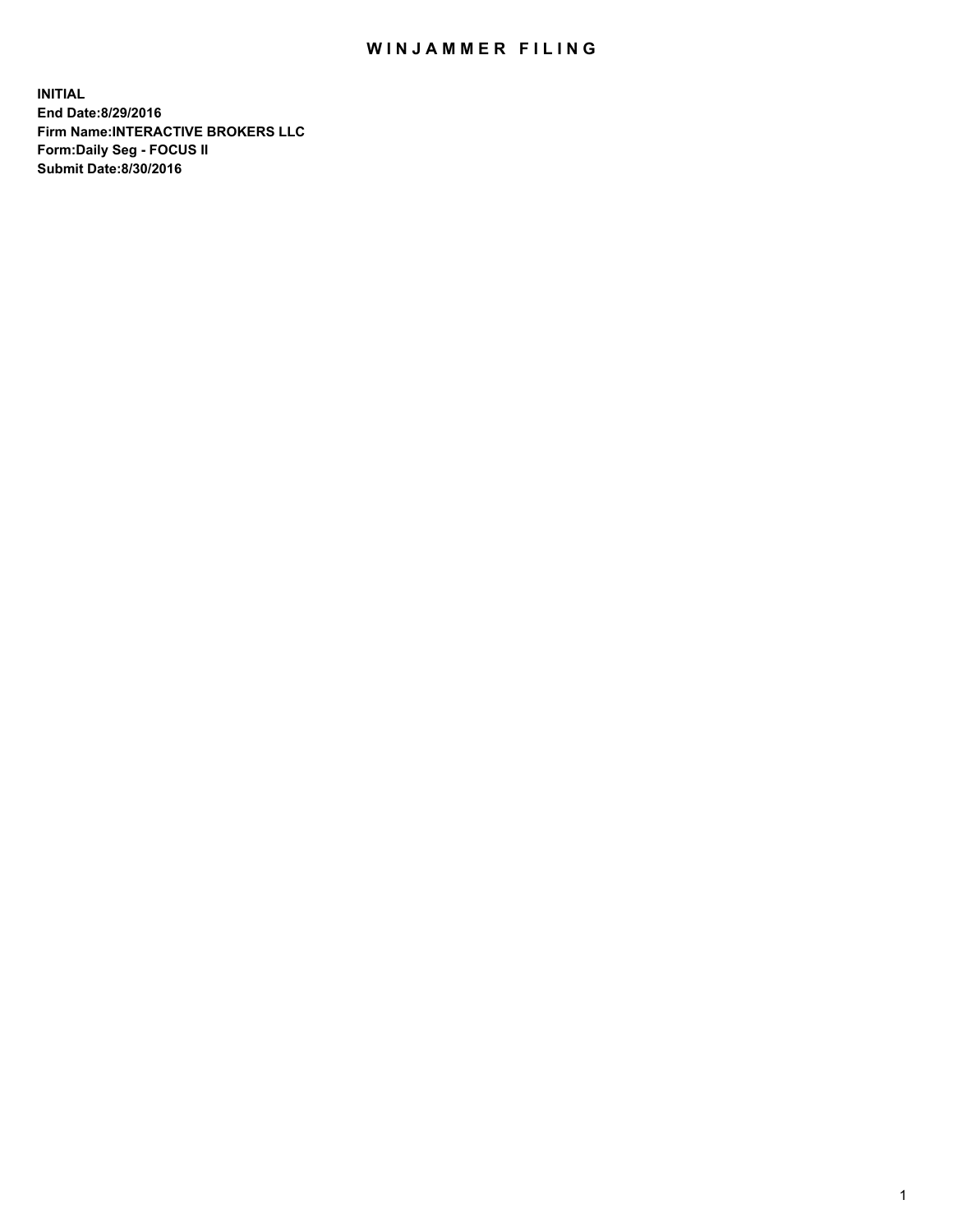## **INITIAL End Date:8/29/2016 Firm Name:INTERACTIVE BROKERS LLC Form:Daily Seg - FOCUS II Submit Date:8/30/2016 Daily Segregation - Cover Page**

| Name of Company<br><b>Contact Name</b><br><b>Contact Phone Number</b><br><b>Contact Email Address</b>                                                                                                                                                                                                                          | <b>INTERACTIVE BROKERS LLC</b><br>James Menicucci<br>203-618-8085<br>jmenicucci@interactivebrokers.c<br>om |
|--------------------------------------------------------------------------------------------------------------------------------------------------------------------------------------------------------------------------------------------------------------------------------------------------------------------------------|------------------------------------------------------------------------------------------------------------|
| FCM's Customer Segregated Funds Residual Interest Target (choose one):<br>a. Minimum dollar amount: ; or<br>b. Minimum percentage of customer segregated funds required:%; or<br>c. Dollar amount range between: and; or<br>d. Percentage range of customer segregated funds required between:% and%.                          | $\overline{\mathbf{0}}$<br>0<br>155,000,000 245,000,000<br>0 <sub>0</sub>                                  |
| FCM's Customer Secured Amount Funds Residual Interest Target (choose one):<br>a. Minimum dollar amount: ; or<br>b. Minimum percentage of customer secured funds required:%; or<br>c. Dollar amount range between: and; or<br>d. Percentage range of customer secured funds required between:% and%.                            | $\overline{\mathbf{0}}$<br>$\overline{\mathbf{0}}$<br>80,000,000 120,000,000<br>00                         |
| FCM's Cleared Swaps Customer Collateral Residual Interest Target (choose one):<br>a. Minimum dollar amount: ; or<br>b. Minimum percentage of cleared swaps customer collateral required:% ; or<br>c. Dollar amount range between: and; or<br>d. Percentage range of cleared swaps customer collateral required between:% and%. | $\overline{\mathbf{0}}$<br>$\overline{\mathbf{0}}$<br>0 <sub>0</sub><br><u>00</u>                          |

Attach supporting documents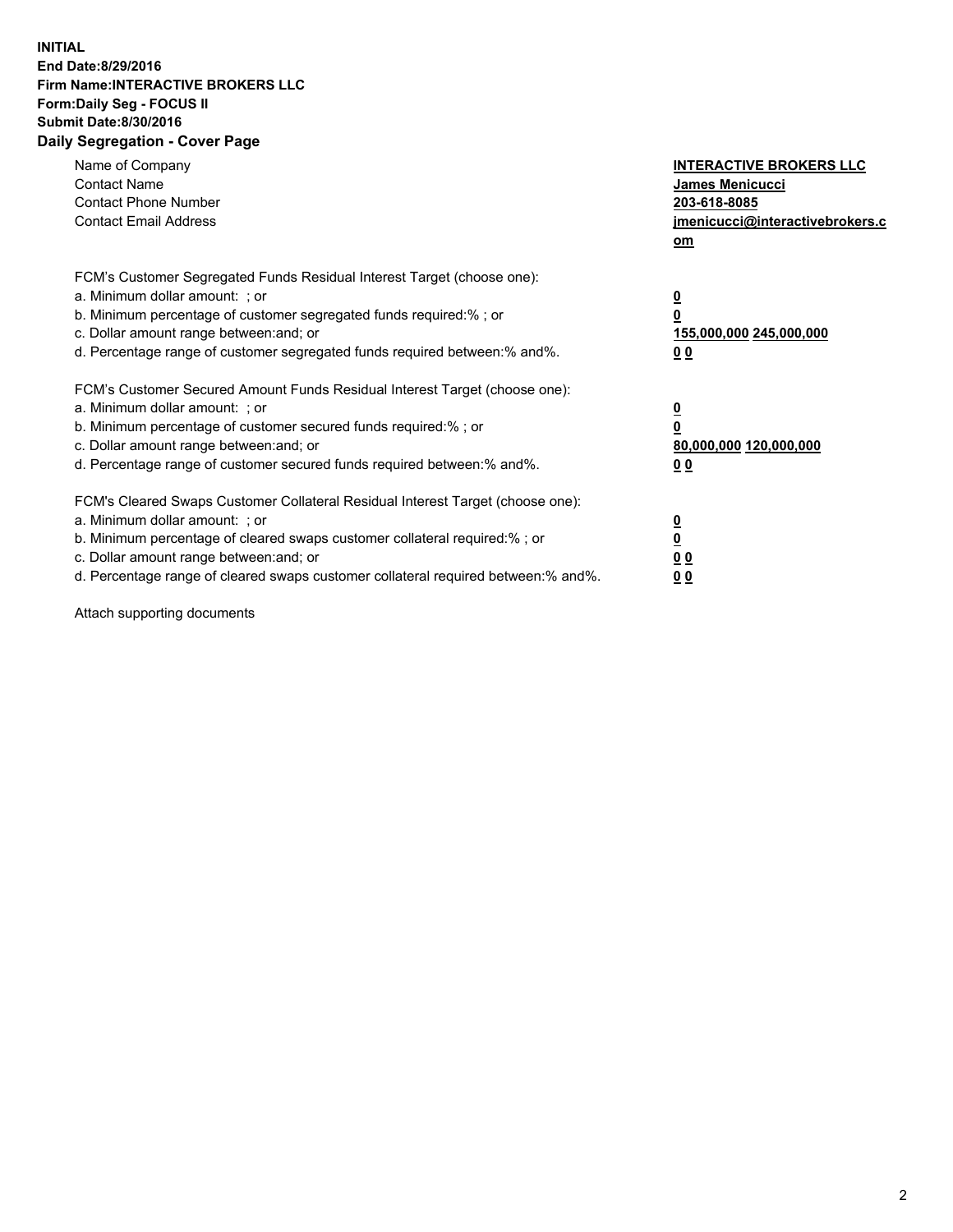## **INITIAL End Date:8/29/2016 Firm Name:INTERACTIVE BROKERS LLC Form:Daily Seg - FOCUS II Submit Date:8/30/2016 Daily Segregation - Secured Amounts**

|     | Daily Ocglegation - Occuled Amounts                                                                        |                                  |
|-----|------------------------------------------------------------------------------------------------------------|----------------------------------|
|     | Foreign Futures and Foreign Options Secured Amounts                                                        |                                  |
|     | Amount required to be set aside pursuant to law, rule or regulation of a foreign                           | $0$ [7305]                       |
|     | government or a rule of a self-regulatory organization authorized thereunder                               |                                  |
| 1.  | Net ledger balance - Foreign Futures and Foreign Option Trading - All Customers                            |                                  |
|     | A. Cash                                                                                                    | 346,333,112 [7315]               |
|     | B. Securities (at market)                                                                                  | $0$ [7317]                       |
| 2.  | Net unrealized profit (loss) in open futures contracts traded on a foreign board of trade                  | 16,858,326 [7325]                |
| 3.  | Exchange traded options                                                                                    |                                  |
|     | a. Market value of open option contracts purchased on a foreign board of trade                             | 361,131 [7335]                   |
|     | b. Market value of open contracts granted (sold) on a foreign board of trade                               | $-60,269$ [7337]                 |
| 4.  | Net equity (deficit) (add lines 1. 2. and 3.)                                                              | 363,492,300 [7345]               |
| 5.  | Account liquidating to a deficit and account with a debit balances - gross amount                          | 57,646 [7351]                    |
|     | Less: amount offset by customer owned securities                                                           | 0 [7352] 57,646 [7354]           |
| 6.  | Amount required to be set aside as the secured amount - Net Liquidating Equity                             | 363,549,946 [7355]               |
|     | Method (add lines 4 and 5)                                                                                 |                                  |
| 7.  | Greater of amount required to be set aside pursuant to foreign jurisdiction (above) or line                | 363,549,946 [7360]               |
|     | 6.                                                                                                         |                                  |
|     | FUNDS DEPOSITED IN SEPARATE REGULATION 30.7 ACCOUNTS                                                       |                                  |
| 1.  | Cash in banks                                                                                              |                                  |
|     | A. Banks located in the United States                                                                      | $0$ [7500]                       |
|     | B. Other banks qualified under Regulation 30.7                                                             | 0 [7520] 0 [7530]                |
| 2.  | Securities                                                                                                 |                                  |
|     | A. In safekeeping with banks located in the United States                                                  | 413,857,115 [7540]               |
|     | B. In safekeeping with other banks qualified under Regulation 30.7                                         | 0 [7560] 413,857,115 [7570]      |
| 3.  | Equities with registered futures commission merchants                                                      |                                  |
|     | A. Cash                                                                                                    | $0$ [7580]                       |
|     | <b>B.</b> Securities                                                                                       | $0$ [7590]                       |
|     | C. Unrealized gain (loss) on open futures contracts                                                        | $0$ [7600]                       |
|     | D. Value of long option contracts                                                                          | $0$ [7610]                       |
|     | E. Value of short option contracts                                                                         | 0 [7615] 0 [7620]                |
| 4.  | Amounts held by clearing organizations of foreign boards of trade                                          |                                  |
|     | A. Cash                                                                                                    | $0$ [7640]                       |
|     | <b>B.</b> Securities                                                                                       | $0$ [7650]                       |
|     | C. Amount due to (from) clearing organization - daily variation                                            | $0$ [7660]                       |
|     | D. Value of long option contracts                                                                          | $0$ [7670]                       |
|     | E. Value of short option contracts                                                                         | 0 [7675] 0 [7680]                |
| 5.  | Amounts held by members of foreign boards of trade                                                         |                                  |
|     | A. Cash                                                                                                    | 69,385,933 [7700]                |
|     | <b>B.</b> Securities                                                                                       | 3,009,772 [7710]                 |
|     | C. Unrealized gain (loss) on open futures contracts                                                        | $0$ [7720]                       |
|     | D. Value of long option contracts                                                                          | 361,127 [7730]                   |
|     | E. Value of short option contracts                                                                         | -60,268 [7735] 72,696,564 [7740] |
| 6.  | Amounts with other depositories designated by a foreign board of trade                                     | 0 [7760]                         |
| 7.  | Segregated funds on hand                                                                                   | $0$ [7765]                       |
| 8.  | Total funds in separate section 30.7 accounts                                                              | 486,553,679 [7770]               |
| 9.  | Excess (deficiency) Set Aside for Secured Amount (subtract line 7 Secured Statement<br>Page 1 from Line 8) | 123,003,733 [7380]               |
| 10. | Management Target Amount for Excess funds in separate section 30.7 accounts                                | 80,000,000 [7780]                |
| 11. | Excess (deficiency) funds in separate 30.7 accounts over (under) Management Target                         | 43,003,733 [7785]                |
|     |                                                                                                            |                                  |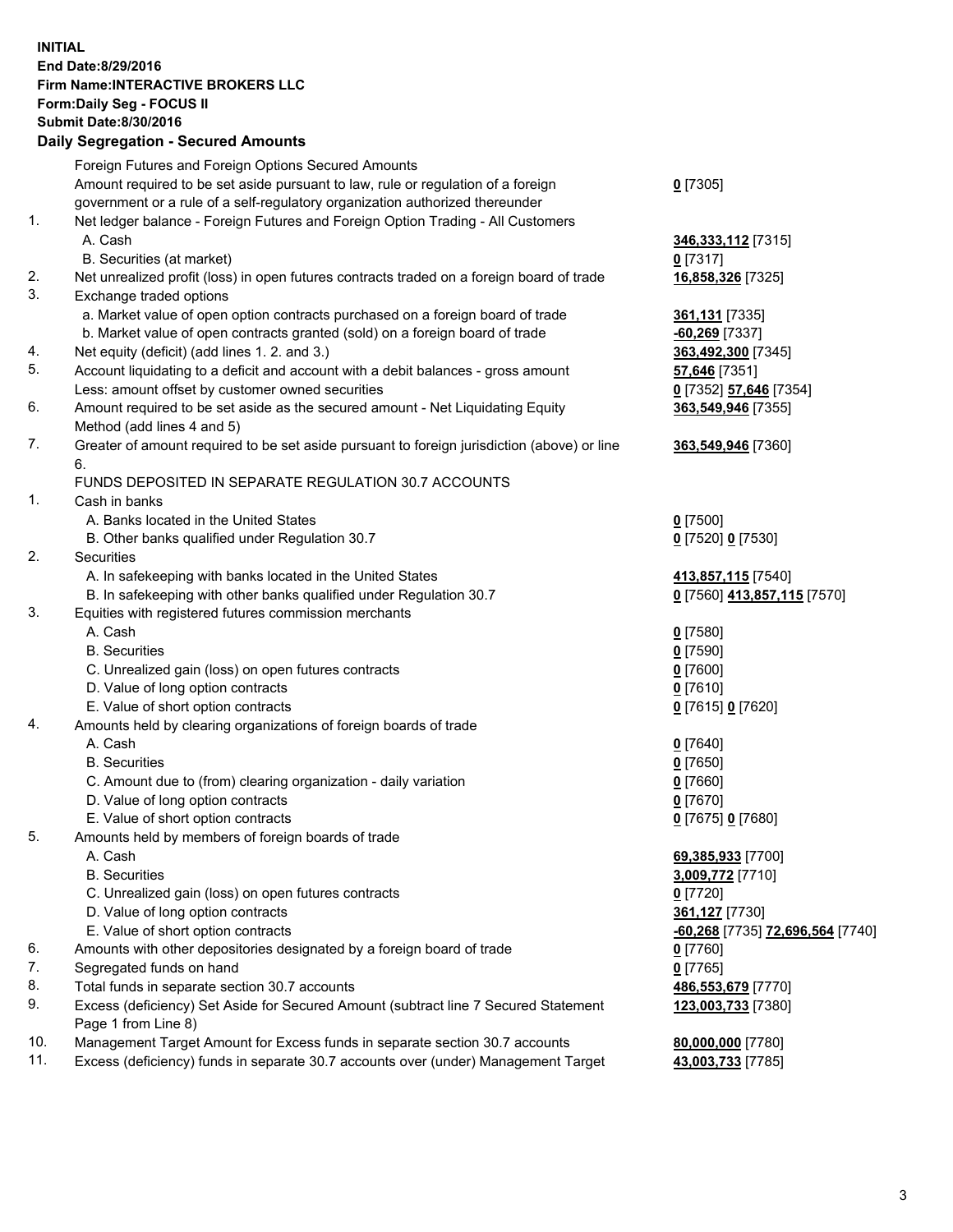**INITIAL End Date:8/29/2016 Firm Name:INTERACTIVE BROKERS LLC Form:Daily Seg - FOCUS II Submit Date:8/30/2016 Daily Segregation - Segregation Statement** SEGREGATION REQUIREMENTS(Section 4d(2) of the CEAct) 1. Net ledger balance A. Cash **3,043,566,958** [7010] B. Securities (at market) **0** [7020] 2. Net unrealized profit (loss) in open futures contracts traded on a contract market **-114,695,817** [7030] 3. Exchange traded options A. Add market value of open option contracts purchased on a contract market **134,543,807** [7032] B. Deduct market value of open option contracts granted (sold) on a contract market **-194,023,848** [7033] 4. Net equity (deficit) (add lines 1, 2 and 3) **2,869,391,100** [7040] 5. Accounts liquidating to a deficit and accounts with debit balances - gross amount **44,062** [7045] Less: amount offset by customer securities **0** [7047] **44,062** [7050] 6. Amount required to be segregated (add lines 4 and 5) **2,869,435,162** [7060] FUNDS IN SEGREGATED ACCOUNTS 7. Deposited in segregated funds bank accounts A. Cash **70,779,340** [7070] B. Securities representing investments of customers' funds (at market) **1,940,392,600** [7080] C. Securities held for particular customers or option customers in lieu of cash (at market) **0** [7090] 8. Margins on deposit with derivatives clearing organizations of contract markets A. Cash **30,181,654** [7100] B. Securities representing investments of customers' funds (at market) **1,116,448,136** [7110] C. Securities held for particular customers or option customers in lieu of cash (at market) **0** [7120] 9. Net settlement from (to) derivatives clearing organizations of contract markets **1,100,545** [7130] 10. Exchange traded options A. Value of open long option contracts **134,542,251** [7132] B. Value of open short option contracts **-194,022,312** [7133] 11. Net equities with other FCMs A. Net liquidating equity **0** [7140] B. Securities representing investments of customers' funds (at market) **0** [7160] C. Securities held for particular customers or option customers in lieu of cash (at market) **0** [7170] 12. Segregated funds on hand **0** [7150] 13. Total amount in segregation (add lines 7 through 12) **3,099,422,214** [7180] 14. Excess (deficiency) funds in segregation (subtract line 6 from line 13) **229,987,052** [7190] 15. Management Target Amount for Excess funds in segregation **155,000,000** [7194] **74,987,052** [7198]

16. Excess (deficiency) funds in segregation over (under) Management Target Amount Excess